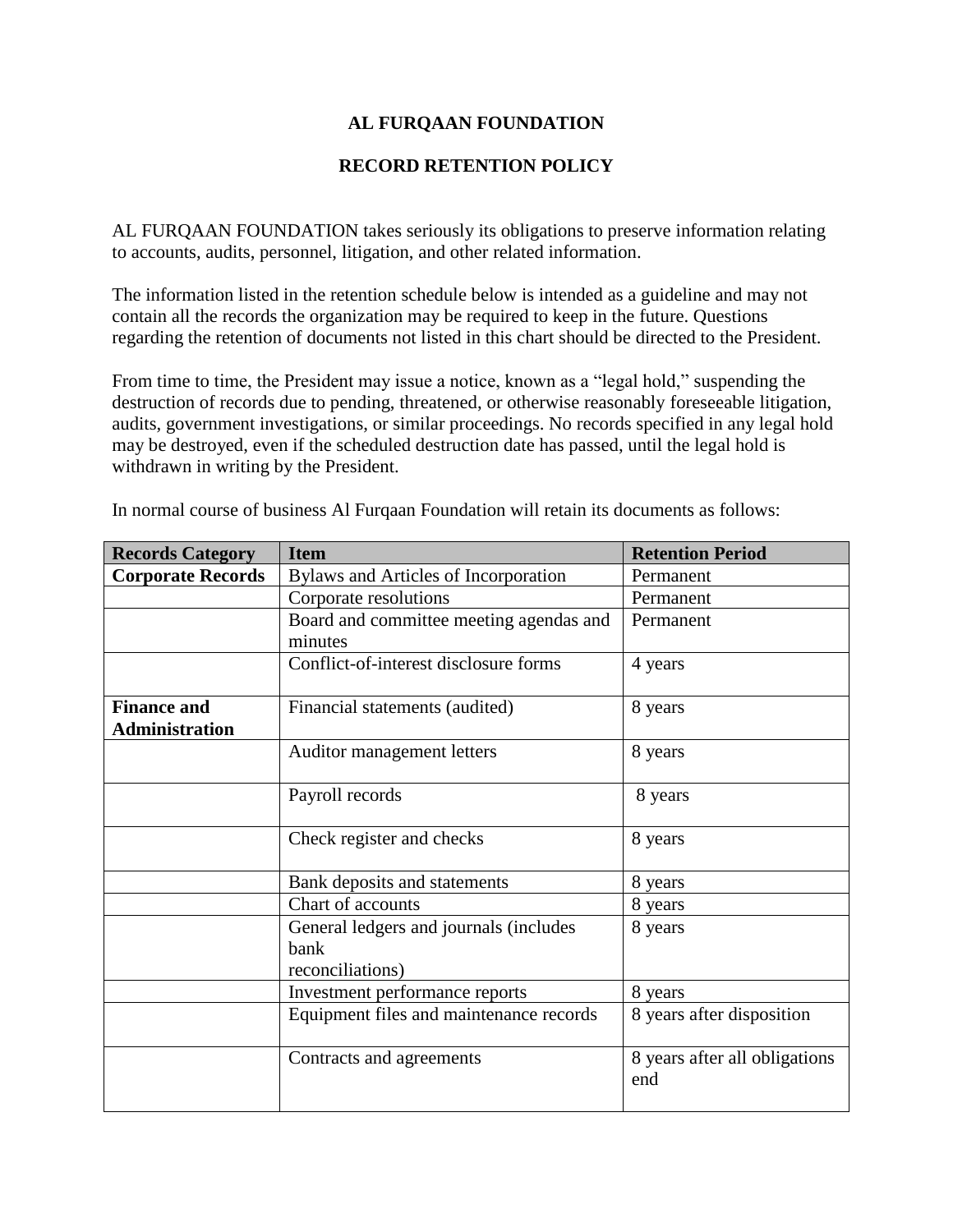|                          | Correspondence — general                                                                                     | 3 years                                                   |
|--------------------------|--------------------------------------------------------------------------------------------------------------|-----------------------------------------------------------|
| <b>Insurance Records</b> | Policies — occurrence type                                                                                   | Permanent                                                 |
|                          | Policies — claims-made type                                                                                  | Permanent                                                 |
|                          | Accident reports                                                                                             | 7 years                                                   |
|                          | Safety (OSHA) reports                                                                                        | 7 years                                                   |
|                          | Claims (after settlement)                                                                                    | 7 years                                                   |
|                          | Group disability records                                                                                     | 7 years after end of benefits                             |
| <b>Real Estate</b>       | Deeds                                                                                                        | Permanent                                                 |
|                          | Leases (expired)                                                                                             | 7 years after all obligations<br>end                      |
|                          | Mortgages, security agreements                                                                               | 7 years after all obligations<br>end                      |
| <b>Tax</b>               | IRS exemption determination and related<br>correspondence                                                    | Permanent                                                 |
|                          | IRS Form 990s                                                                                                | 7 years                                                   |
|                          | <b>Charitable Organizations Registration</b><br><b>Statements (filed with Minnesota Attorney</b><br>General) | 7 years                                                   |
| <b>Human Resources</b>   | Employee personnel files                                                                                     | X years                                                   |
|                          | Retirement plan benefits (plan descriptions,<br>plan documents)                                              | X years                                                   |
|                          | Employee handbooks                                                                                           | Permanent                                                 |
|                          | Workers comp claims (after settlement)                                                                       | 7 years                                                   |
|                          | Employee orientation and training<br>materials                                                               | 7 years after use ends                                    |
|                          | <b>Employment applications</b>                                                                               | 3 years                                                   |
|                          | IRS Form I-9 (store separate from<br>personnel<br>file)                                                      | Greater of 1 year after end<br>of service, or three years |
|                          | Withholding tax statements                                                                                   | 7 years                                                   |
|                          | Timecards                                                                                                    | 3 years                                                   |
| <b>Technology</b>        | Software licenses and support agreements                                                                     | 7 years after all obligations<br>end                      |